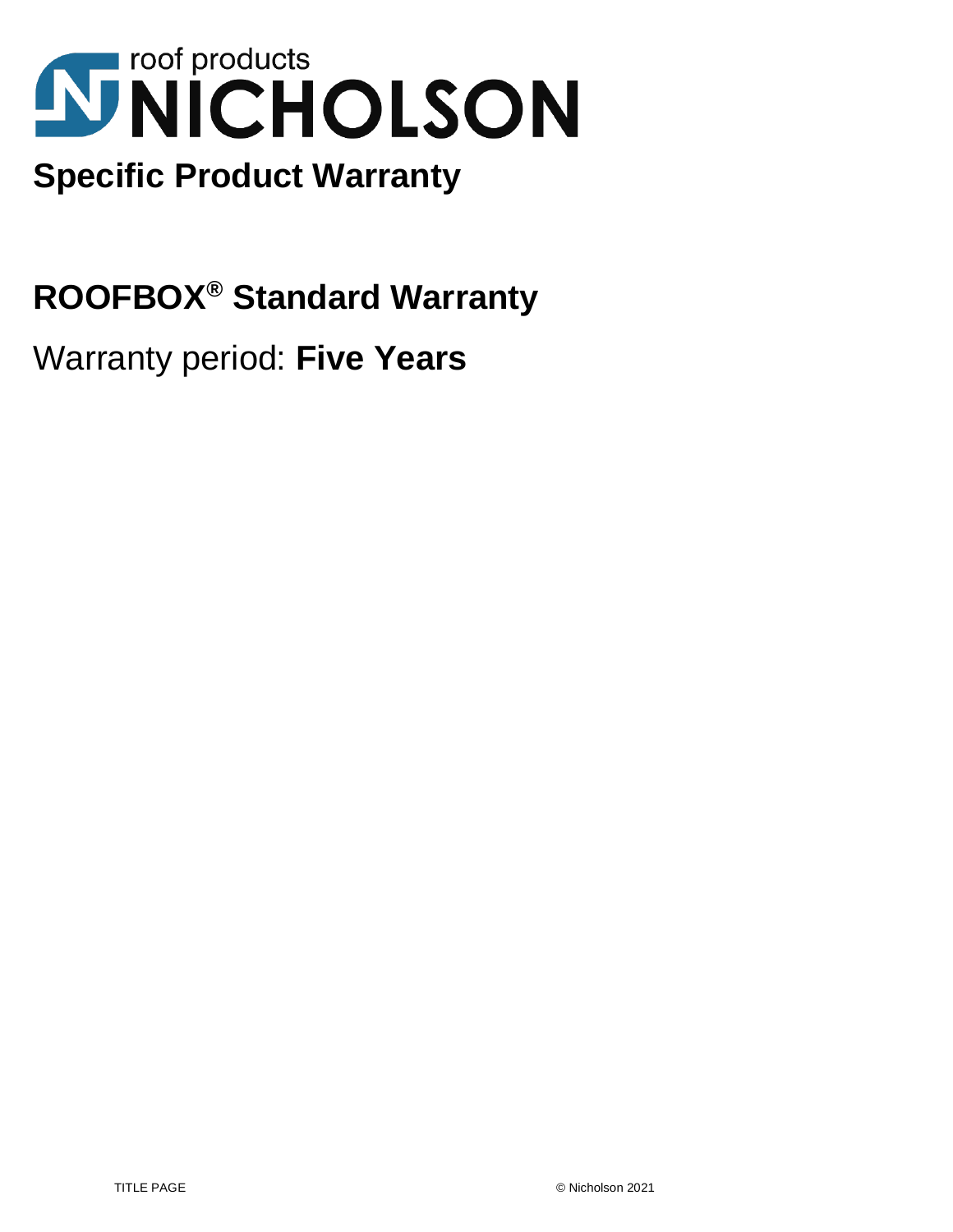# **1.0 Warranty**

- 1.1. This Warranty forms part of the Contract between Nicholson and the Buyer of Goods in accordance with paragraph 9.4 of Nicholson's Conditions of Sale.
- 1.2. Abbreviations as follows are used in this Warranty: RSM = Roofing System Manufacturer VCL = Vapour Control Layer NFRC = National Federation of Roofing Contractors SPRA = Single Ply Roofing Association
- 1.3. Definitions as follows are used in this Warranty:
	- 1.3.1 "Buyer" means the person, company or firm who purchased the Goods from Nicholson pursuant to the Invoice and/or Order Acknowledgment;
	- 1.3.2 "Conditions of Sale" means the terms and conditions of sale of Nicholson as appended to this Warranty;
	- 1.3.3 "Contract" means the contract order(s) between Nicholson and the Buyer pursuant to which the Buyer purchased the Goods;
	- 1.3.4 "Force Majeure" means any event or cause beyond Nicholson's reasonable control, which by its nature could not have been foreseen, or, if it could have been foreseen, was unavoidable, including without limitation acts of God, explosion, flood, fire or accident, war, terrorism, riot, civil disturbance, acts, regulations, or measures of any kind on the part of any governmental, parliamentary or local authority, strikes, lock-outs or other industrial action, difficulties in obtaining raw materials, labour, fuel, parts or machinery, power failure or breakdown in machinery, nuclear, chemical or biological contamination, natural disasters or adverse weather conditions;
	- 1.3.5 "Goods" means those Nicholson manufactured roof products or systems which Nicholson has supplied in accordance with the terms and conditions of the Contract and in respect of which this Warranty is given. For the avoidance of doubt the reference to "Goods" in this Warranty shall not extend to include any Third Party Products;
	- 1.3.6 "Invoice" means the invoice sent by Nicholson to the Buyer, following payment by the Buyer, specifying quantities, prices, payment status and delivery details in respect of the Goods
	- 1.3.7 "Nicholson" means Nicholson STS Ltd Company No.12826317. Registered office and trading address Unit 13, Wireless Station Park, Chestnut Lane, Bassingbourn, SG8 5JH.
	- 1.3.8 "Order Acknowledgment" means the written acknowledgment of an order received by Nicholson from the Buyer, sent via email by Nicholson to the Buyer confirming quantities, prices, payment status and delivery details in respect of the Goods and appended to the Conditions of Sale;
	- 1.3.9 "Primary Function" means the function which the product is intended to perform as set out in clause 2.2;
	- 1.3.10 "Third Party Products" means any parts, materials or equipment used in the installation or fitting of, and/or as a fixture to, the Goods which are not themselves manufactured by Nicholson;
	- 1.3.11 "Warranty" has the meaning given to it under clause 1.4;
	- 1.3.12 "Warranty Period" means the period(s) specified on the Warranty title page, commencing on the date that the Goods were supplied to the Buyer, as shown on the invoice for the goods, subject to clause 3.4.3;
- 1.4. Subject to the provisions of these warranty terms and conditions, Nicholson warrants to the Buyer that during the Warranty Period the Goods will not fail structurally and will continue to perform their Primary Function (the "Warranty").
- 1.5. In the event of any failure of performance of the Goods covered by this Warranty, then provided a valid claim is notified in accordance with the provisions of this Warranty, Nicholson shall, without charge to the Buyer and subject to the other provisions of this Warranty, either (at Nicholson's sole discretion);
	- 1.5.1. replace the defective Goods with new Goods or part thereof in question; or
	- 1.5.2. repair and restore the Primary Function of the Goods in such a manner as deemed fit by Nicholson without charge to the Buyer (subject always to such repair obligation being limited to the cost of labour and materials only)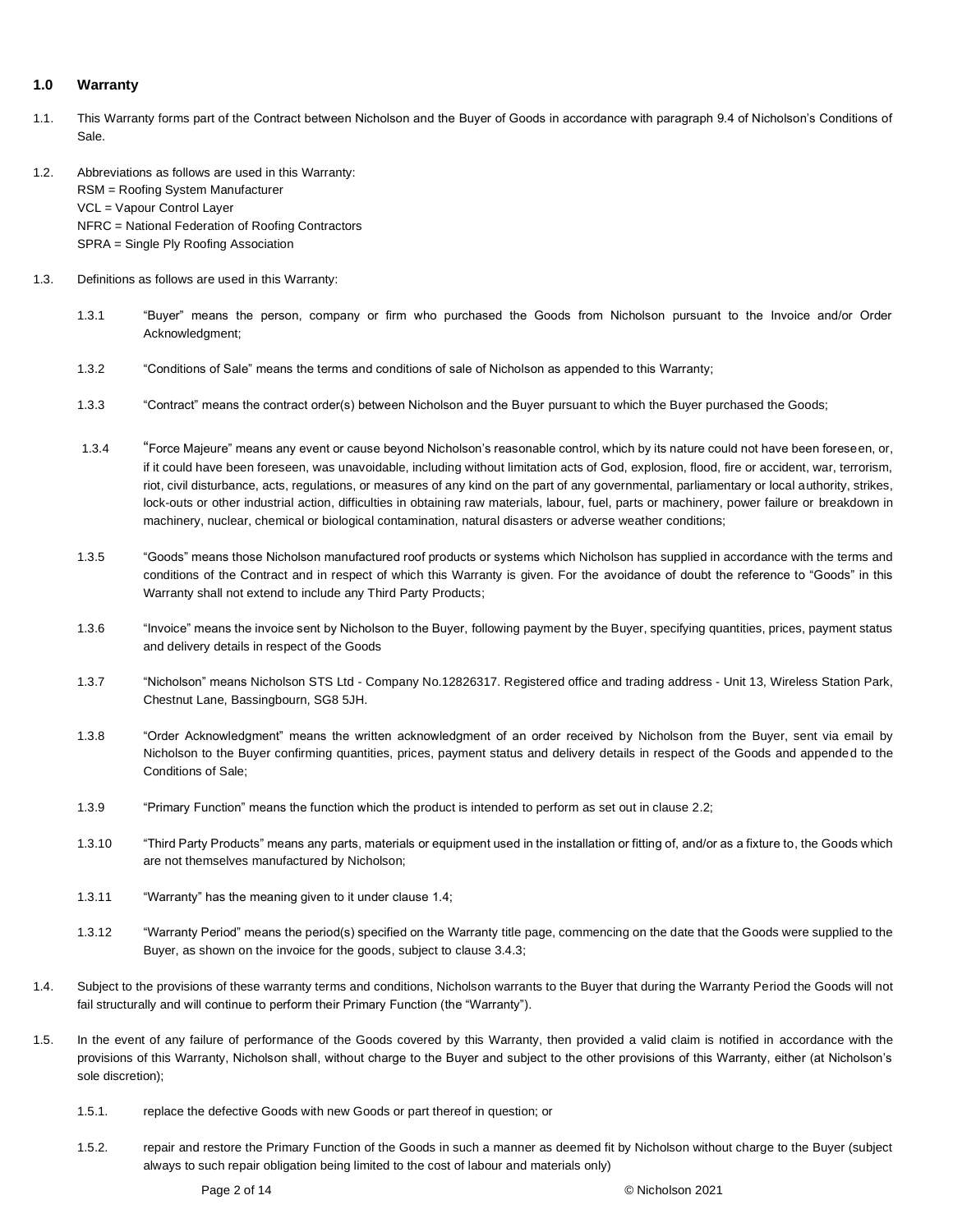Nicholson reserves sole discretion to ascertain appropriate measures to support suitable rectification.

- 1.6. Nicholson shall have no further liability to the Buyer, whether for any direct or indirect costs, losses, damages or claims, and the Buyer's attention is specifically drawn to the provisions of clause 4.9 and clause 5.2.
- 1.7. Each warranty issued applies exclusively to the Goods supplied under the Contract. Any Nicholson product purchased under another contract requires a separate warranty request to be completed.
- 1.8. The Buyer's rights and entitlement to bring a claim or otherwise make recovery under this Warranty (and Nicholson's liability under this Warranty) shall be subject to the following having been satisfied (and remaining satisfied):
	- 1.8.1 all terms of the Contract (including terms of payment, and Nicholson's standard Conditions of Sale pertaining to the Goods) are fully observed and complied with by the Buyer;
	- 1.8.2 all product specific warranty terms and conditions set out in clause 2 are fully observed and complied with by the Buyer; and
	- 1.8.3 all general warranty terms and conditions set out in clause 3 are fully observed and complied with by the Buyer.
- 1.9 The Warranty is given by Nicholson in reliance upon and upon condition of the accuracy of the information provided by the Buyer. Any inaccuracy in such information provided by the Buyer shall result in Nicholson ceasing to be liable or having any responsibility under this Warranty.

# **2.0 Product Specific Warranty Terms and Conditions**

- 2.1. ROOFBOX. References to ROOFBOX include all ROOFBOX Units included within the remit of the invoice(s) issued and paid for goods supplied
- 2.2. The primary function of the ROOFBOX unit is to provide a weatherproof cover over an opening in the roof structure when installed in accordance with the manufacturers fitting instructions, under normal conditions.
- 2.3. Specific Conditions relating to ROOFBOX products;
	- 2.3.1. The purchaser of the ROOFBOX Unit is deemed to have established that it is suitable and fit for purpose irrespective of any design proposal put forward by Nicholson.
	- 2.3.2. The method type and quantity of fixings used to fix the ROOFBOX cabinet to the building must be checked and approved by a competent structural engineer appointed by the purchaser/main-contractor/installer prior to installation taking into account local conditions, imposed loadings, wind loadings, uplift, building structure, adequacy of any fixing substrate and other relevant factors.
	- 2.3.3. The ROOFBOX Unit must be fitted by a competent person in accordance with the instructions supplied.
	- 2.3.4. It is the responsibility of the purchaser/main-contractor/installer to ensure that any pipes, cables, ducts or any mechanical services that penetrate the unit are supported in such a way that no weight load or stress load is borne by the ROOFBOX Unit. In addition it is the responsibility of the purchaser/main-contractor/installer to ensure that the flanges of any pipework or ductwork or any other part of the building or the building services do not conflict or clash with the Roofbox final weathering flashings or any other part of the Roofbox
	- 2.3.5. It is the responsibility of the purchaser/main-contractor/installer to ensure that any pipes, cables, ducts or any mechanical services that penetrate the Roofbox unit pass through the Roofbox wall elements in the cabinet penetrations zones and do not penetrate the lid of the Roofbox system
	- 2.3.6. It is the responsibility of the purchaser/main-contractor/installer to ensure that the Roofbox and/or other nearby building elements are positioned and arranged to ensure that all/any access that may be required for the installation or maintenance of the Roofbox or other building element is appropriately maintained
	- 2.3.7. It is the responsibility of the purchaser/main contractor/installer to ensure that any pipes, cables, ducts or any mechanical services that penetrate the unit are supported in such a way that water drains away from the ROOFBOX Unit and does not run along the services into the unit. In addition, it is a condition of this warranty that the outer surface of any pipes, cables, ducts or any mechanical services entering a Roofbox cabinet are fully weatherproofed and sealed. For the avoidance of doubt, any water ingress caused by water passing through an insulation layer or the inside of any pipes, cables, ducts or any mechanical services that enter a Roofbox cabinet is excluded from this warranty
	- 2.3.8. Where the ROOFBOX/ROOFBOX Modular Units is used as a ventilation detail, weather louvres will provide Class C weather protection as standard. Under some weather conditions water may penetrate through these details. This does not constitute a breach of warranty.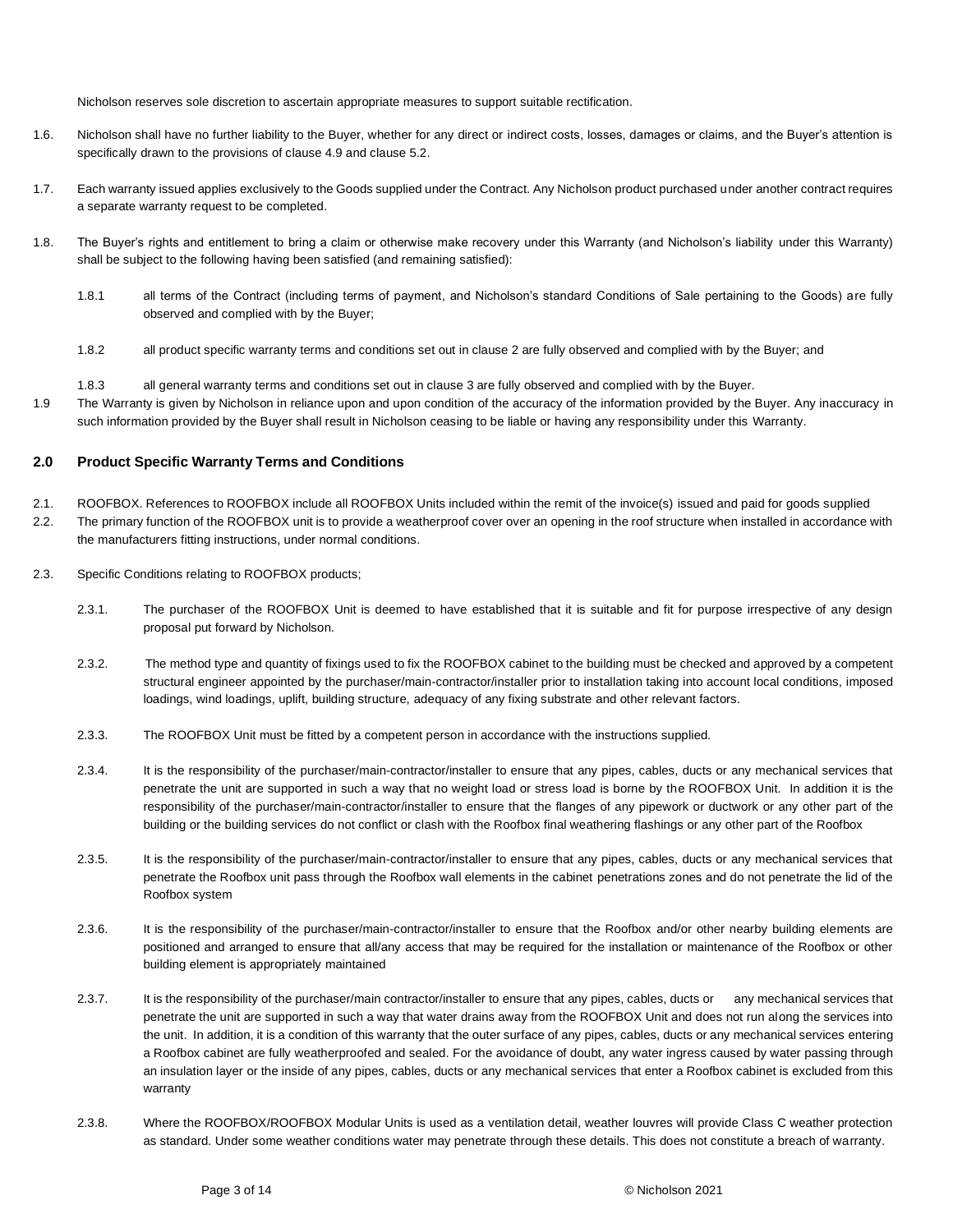- 2.3.9. It is the responsibility of the purchaser/main-contractor/installer to ensure that where any pipes, cables, ducts or any mechanical services penetrate the unit, penetrations are made in such a way as to ensure a weatherproof seal is made between the penetration and the Roofbox cabinet wall. This seal should be made as a matter of course and should be independent of any further weathering detail supplied by Nicholson such as weathering hoods and duct flashings. For the avoidance of doubt any failure caused by service penetrations not sealed to the Roofbox cabinet wall is expressly excluded from the warranty. Refer to the installation instructions for further details.
- 2.3.10. It is the responsibility of the purchaser/main contractor/ installer to ensure that no dissimilar metals are in contact with the Roofbox unless adequate separation/isolation measures are employed. No claims for electrolytic corrosion will be valid.
- 2.3.11. It is the responsibility of the purchaser/main-contractor/installer to ensure that any interface of the Roofbox unit with other nearby, adjacent and abutting building elements including roofing membrane, parapets, abutments etc are detailed in such a way that the performance of the Roofbox Unit is not affected. Any damage caused by such occurrences is outside the provisions of this warranty.
- 2.3.12. It is the responsibility of the purchaser/main-contractor/installer to ensure that the Roofbox is installed in accordance with any prevailing conditions and regulations relating to the airtightness of the building. No claims relating to airtightness will be entertained.
- 2.3.13. It is the responsibility of the purchaser/main-contractor/installer to ensure that no elements are installed near to adjacent to or touching the Roofbox in any manner that detrimentally affects the ability of the Roofbox to resist water ingress into the building. In addition any sealing materials that are applied externally by third parties to the Roofbox cabinet and services are outside the scope of this warranty
- 2.3.14. The following will not be entertained as a basis for a claim and deemed excluded from this warranty:
	- 2.3.14.1. Any damage during transportation, lifting or handling once delivered to site
	- 2.3.14.2. Any part of the Roofbox enclosure being submerged in standing water
	- 2.3.14.3. Extreme, freak and abnormal weather conditions including build-up of freezing rain, ice, severe hail or snow
	- 2.3.14.4. Building movement caused by subsidence or earthquake
	- 2.3.14.5. Thermal performance being less than expected by the user
	- 2.3.14.6. Inability to obtain insurance due to materials used in manufacture
	- 2.3.14.7. Any emissions, smoke or fumes from the Roofbox in the case of a building fire
	- 2.3.14.8. Mastic seals installed in periods of inclement weather including very wet or hot conditions
	- 2.3.14.9. Extreme temperatures or conditions of services or other nearby elements
	- 2.3.14.10. Any performance issues due to the expansion/contraction of services, pipes, ducts, cables or any other property or behaviour of the pipes, ducts, cables that adversely affects the ability of the Roofbox to perform its primary function
	- 2.3.14.11. Wrong or differing construction dimensions of building different to drawings provided to Nicholson or site measurements taken
	- 2.3.14.12. Programme disruption by any issue relating to the Roofboxes including purchase and installation costs
- 2.3.15. Where ducts, pipes, services or any other item of mechanical electrical ventilation or plumbing equipment have been specified and/or supplied by a third party for off-site installation into the Roofbox Units, no claims for incorrect type/sizing/capacity will be entertained

# **3.0 General Warranty Terms and Conditions**

#### **3.1. Roof Construction**

- 3.1.1. There must be no detectable moisture in the roof system during installation or at any time after installation. If there is water, moisture or interstitial condensation within the roof build-up, then the warranty is invalidated, see also 3.1.4.
- 3.1.2. There must be no chemical residue in the roof build up. If an existing roof structure has chemical residue, then the affected components must be removed prior to installing the new roof system.
- 3.1.3. The Goods are fully covered by our Warranty as long as all materials are new and approved for use in their applications by building control and regulations.
- 3.1.4. The waterproofing layer must be watertight and there must be no leaks in the roofing system for the Roofbox Warranty to be valid.
- 3.1.5. The particular roof installation where the products have been installed must be signed off and approved by any RSM for the Warranty to be held valid.
- 3.1.6. The Warranty is limited to the duration of the warranty provided by the RSM for that particular roof.
- 3.1.7. Condensation caused by incorrectly detailed roof constructions including the absence of a VCL at all points will invalidate the warranty.

# **3.2. Modifications**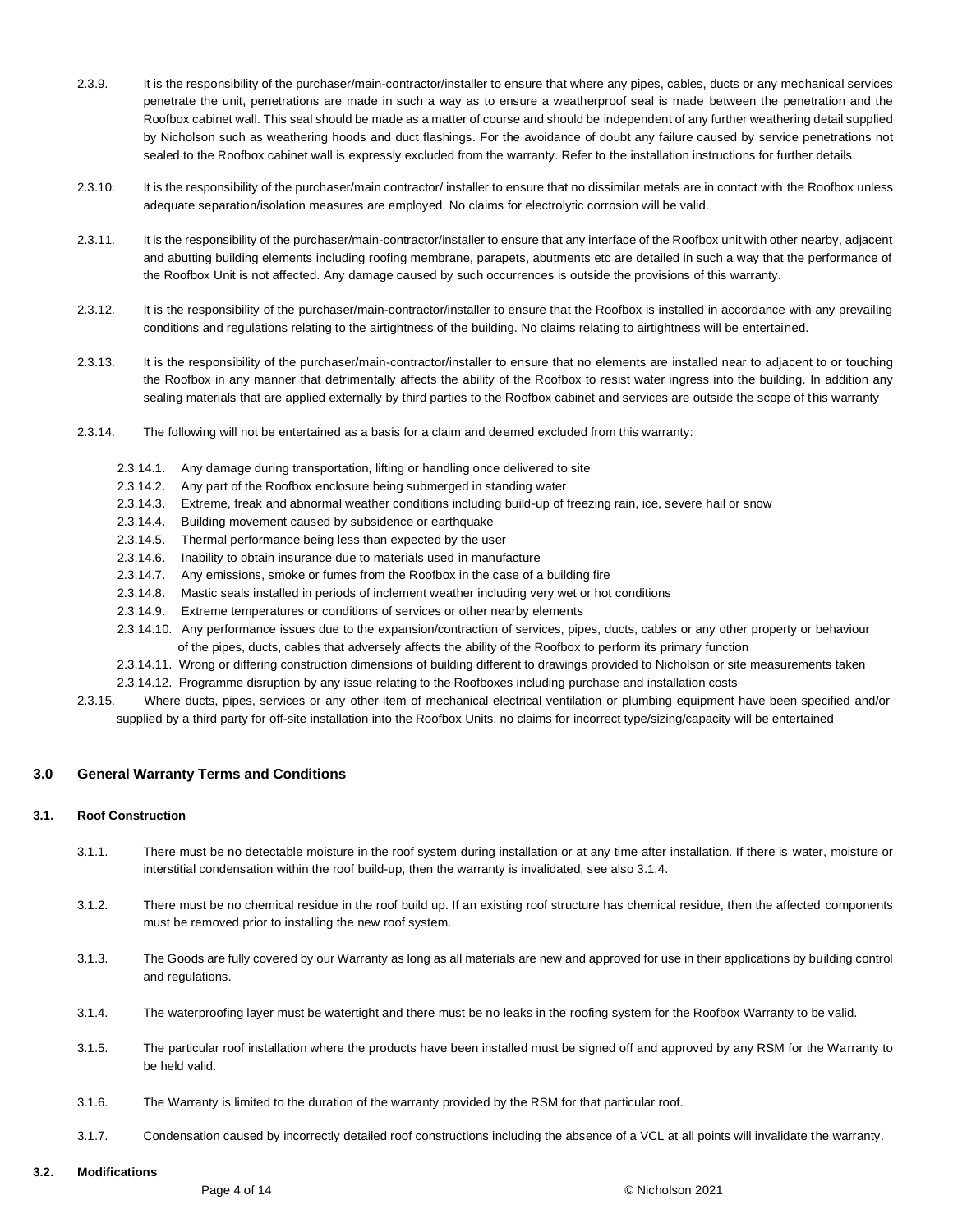- 3.2.1. Any modification that materially affects the structural or waterproofing integrity of the ROOFBOX Unit will render the Warranty void.
- 3.2.2. Any further service penetrations must use the Roofbox flashings purchased from Nicholson and be installed in accordance with the Roofbox Installation Instructions.
- 3.2.3. The use of any fittings or flashings on a Roofbox installation not supplied by Nicholson will invalidate the Warranty.

#### **3.3. Performance**

- 3.3.1. The colour of all coloured, coated and uncoated parts and any other feature of the Goods or any feature of the coating or exterior surfaces of the goods is not essential to the integrity of their primary function and is excluded from this Warranty.
- 3.3.2. It is assumed that the necessary earthing for lightning is provided by others. No warranty claims will be entertained for damage by lightning or other acts of God.

## **3.4. Environment and Building use**

- 3.4.1. Our Warranty fully covers roofs on buildings for residential and commercial use governed by any regulations in force concerning the wellbeing of the occupants. The external and internal roof environment must be safe for humans to work and live in with no extraction systems or breathing apparatus necessary. Outside of these conditions this Warranty is not valid but if required a project-specific Warranty may be able to be issued.
- 3.4.2. Our Warranty fully covers roofs on buildings for industrial use where the environment is equivalent to such use as stated in clause 3.4.1 and the materials used or stored are chemically inert. Outside of these conditions this Warranty is not valid. If required a project specific Warranty may be able to be issued.
- 3.4.3. If the goods are installed in a location within 2km of saltwater or oil refinery or industrial works or any facility or condition or atmospheric condition that may give rise to surface contaminants, the Warranty period is reduced to 3 years
- 3.4.4. The Warranty cover is subject to a documented maintenance and cleaning regime as specified in section 6
- 3.4.5. The Warranty is only valid for buildings with a humidity class of Class 1 or Class 2 & 3 (BS 5250) Outside of these conditions this Warranty is not valid.
- 3.4.6. The Warranty is only valid for buildings with an internal temperature range -20°C to 50°C. Outside of these conditions this Warranty is not valid but if required a project specific Warranty may be able to be issued.
- 3.4.7. There must be no change of purpose or use of the building on which the products are installed.

# **3.5. Routine Inspections**

- 3.5.1. This Warranty is conditional on an inspection of the installation being carried out immediately following the completion of the installation and at six-monthly intervals thereafter during the remainder of the Warranty period as detailed in section 6
- 3.5.2. It is the responsibility of the Warranty holder to arrange all inspections and meet any inspection costs.
- 3.5.3. Documentation of these inspections and their results must be retained for the remainder of the Warranty period and be provided to Nicholson on request.
- 3.5.4. Any deterioration in the installation, whether due to the Goods supplied or not, must be reported to Nicholson immediately and opportunity provided for Nicholson to examine the condition of the installation.
- 3.5.5. Any repair necessary must be completed as soon as reasonably practical and the Warranty shall be suspended until such repair is complete.
- 3.5.6. Documentation of the repair must be retained for the Warranty period and provided to Nicholson on request.
- 3.5.7. Nicholson and/or its representatives shall be allowed free and safe access to carry out any actions which are their responsibility.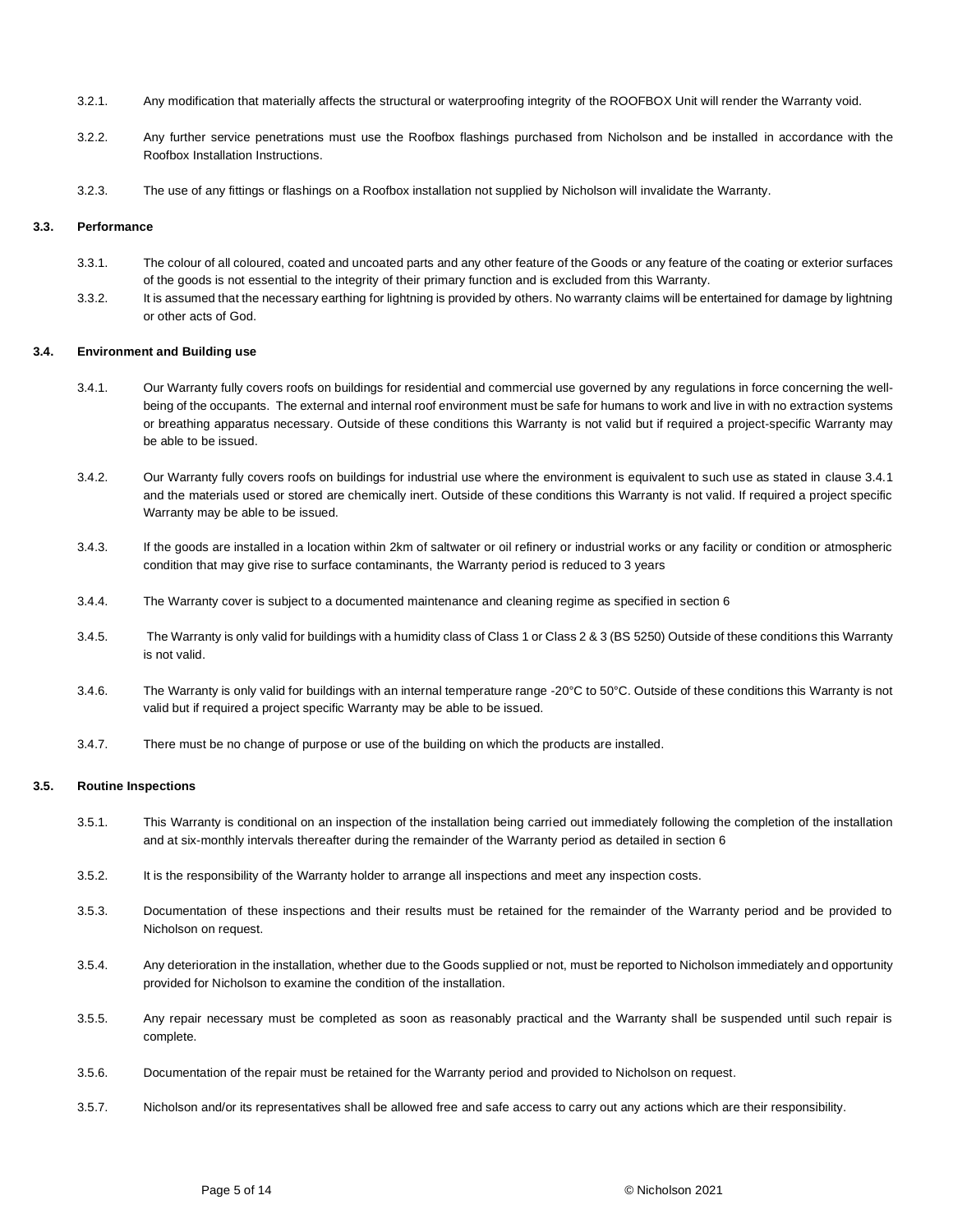## **3.6. Storage of Products**

3.6.1. The Buyer must ensure that the Goods are stored with all due care and that they do not suffer any damage or corrosion prior to installation.

## **3.7. Installation**

- 3.7.1. The Goods must be installed by a competent installer in line with current good practice and in accordance with the Nicholson product installation instructions supplied.
- 3.7.2. The Goods must be installed in a workmanlike manner using reasonable care and skill so as to avoid damaging the products or the roof on which it is used.
- 3.7.3. The installer must examine each product before and during installation and reject any products which appear from visual inspection to be defective.
- 3.7.4. The Goods should be installed using appropriate fixings for the application having regard for the design loadings in each case.
- 3.7.5. Any penetration through a Roofbox cabinet must be made using a proprietary Roofbox services flashing kit supplied by Nicholson. Care should be taken to ensure that the structural integrity of the Roofbox cabinet is maintained and any cut edges are covered with a proprietary Roofbox flashing kit and not left exposed to the elements. Any such changes/additional penetrations should be listed in the routine general inspection logbook

# **3.8. Design**

- 3.8.1. The design of the building and its structure and elements must be to the minimum standard of mechanical performance laid down from time to time in the appropriate Codes of Practice or Building Regulations. It is the Buyer's responsibility to ensure that this is so.
- 3.8.2. The design of the roof on which the Goods are used should be free draining, laid to falls and conform to current Codes of Practice and relevant Building Regulation in force at that time.
- 3.8.3. Any damage to the building or roof caused as a result of the Goods becoming submerged in water is excluded from the scope of this Warranty.
- 3.8.4. Third Party Products and any other materials used or present in the application and their effect on the performance of the Goods are not the responsibility of Nicholson. The designer and contractor are responsible for checking and verifying that the performance of the Goods will not be adversely affected by other materials used.

## **4.0 Limitations and Exclusions**

- 4.1 Where the holder of the Warranty is not the same as the installer of the Goods, the Warranty will only apply for installations where the Warranty holder can confirm to Nicholson that the installation is satisfactory, and is able to provide on demand, proof that the installation methods and standards of the project have been approved.
- 4.2 This Warranty is conditional on the accuracy of the information about the installation provided to Nicholson at the time the Goods were supplied to the Buyer, and shall be void if any relevant information is found to be materially different to that provided to Nicholson.
- 4.3 Damage resulting from any attachment, extension, modification, alteration, repair or maintenance work to the installation shall render the Warranty void.
- 4.4 Nicholson shall only be liable under this Warranty provided written notice is given as soon as practicable after the alleged failure and in any event within 14 days of the date on which the owner or occupier of the building ought reasonably to have become aware of the alleged failure. Nicholson must be allowed immediate access to the affected area and remedial work must not be carried out before being agreed in writing by Nicholson. This does not apply to any temporary weather proofing or temporary repair work necessary to prevent any escalation of damage to the roofing installation.
- 4.5 Nicholson's obligation under this Warranty in respect of rectification of defective Goods (as referred to in clause 1.5 above) is limited exclusively to restoring the defective Goods to meet the remaining length of the original Warranty Period. Accordingly the Warranty Period for any repaired or replaced product or parts shall be limited to the unexpired period for the original supplied Goods.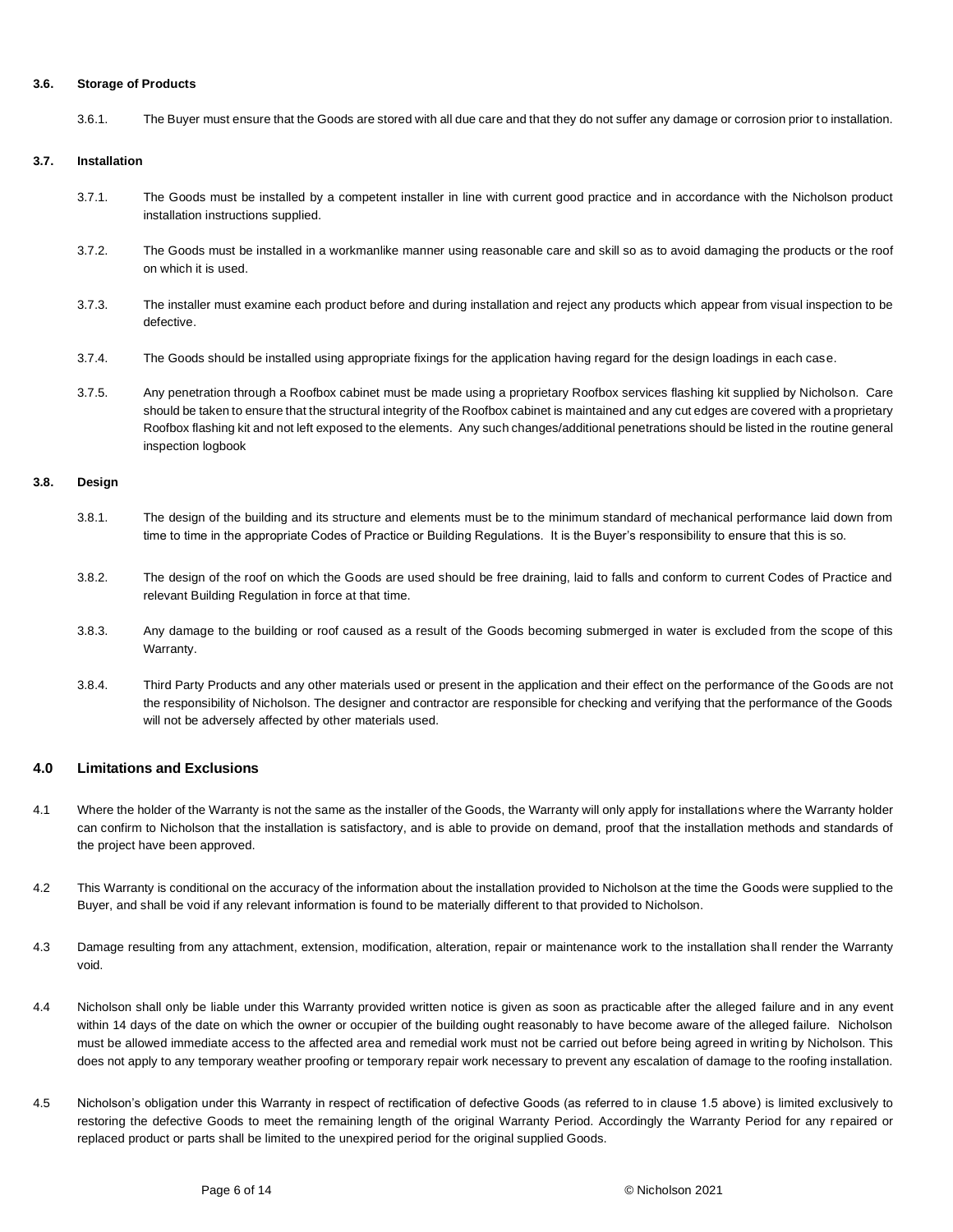- 4.6 Nicholson shall not be deemed to be in breach of this Warranty by reason of any failure to perform any of Nicholson's obligations in relation to the Goods, nor liable for any consequences, if the failure was due to Force Majeure.
- 4.7 This Warranty does not extend to include any Third Party Products. Nicholson's liability for all Third Party Products supplied by it as part of the Contract shall be limited to the equivalent liability to Nicholson of the manufacturers or suppliers of such materials or services.
- 4.8 This Warranty is not assignable without Nicholson's prior written consent.
- 4.9 Nicholson shall have no liability in contract, tort (including negligence or breach of statutory duty) or otherwise howsoever, and whatever the cause thereof, for any increased costs and expenses, for any loss of profit, business, contracts, revenues or anticipated savings, or for any special, indirect or consequential loss or damage of any nature whatsoever, provided always that Nicholson shall have no limit on its liability for death or personal injury caused by Nicholson's negligence or the negligence of Nicholson's employees.
- 4.10 Warranty is invalid in instances of wilful damage including the use of the Roofbox to gain forced or unlaw entry to the building.

# **5.0 General**

- 5.1 This Warranty shall be governed by and construed in accordance with the Laws of England and Nicholson and the Buyer of the Goods submit to the exclusive jurisdiction of the English Courts.
- 5.2 Subject as expressly provided in this Warranty, all warranties, conditions or other terms implied by statute or common law or course of dealings are excluded to the fullest extent permitted by law. To the fullest extent permitted by law this Warranty is in lieu of all other specific warranties and conditions express or implied, and is exclusive and replaces all other warranties, conditions, representations and guarantees in relation to the Goods whether express or implied, whether by statute, at law, in equity or otherwise. Nothing in this Warranty shall exclude or limit Nicholson's liability for death or personal injury caused by its negligence.
- 5.3 If any provision of this Warranty is held by any competent authority to be invalid or unenforceable in whole or in part, the validity of the other provisions of this Warranty and the remainder of the provision in question shall not be affected thereby.
- 5.4 This warranty is applicable to UK locations only. Any locations outside the United Kingdom will be considered only upon application and will not be covered by this warranty unless specifically agreed in writing by a director of Nicholson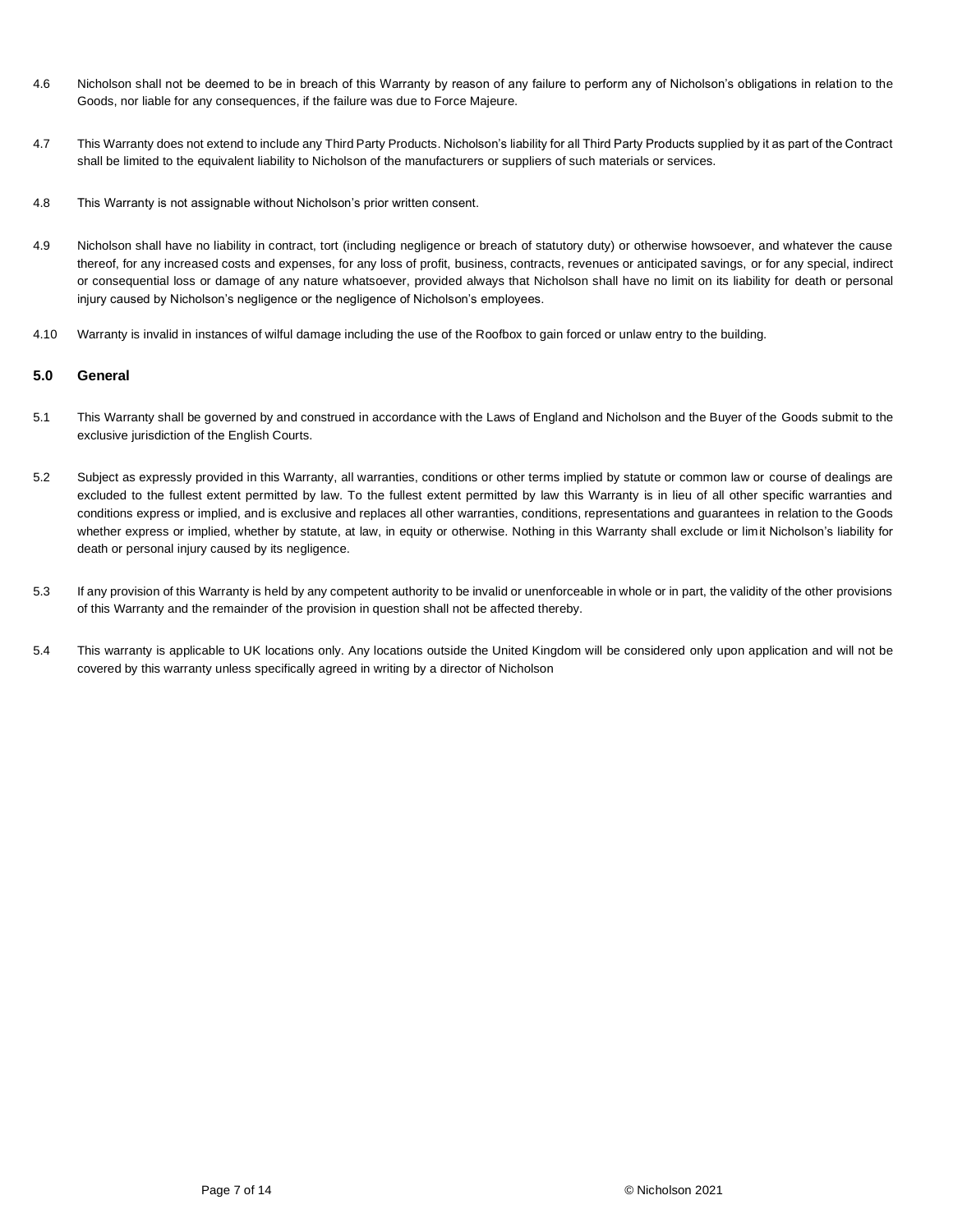# **6.0 Operation, Maintenance and Cleaning**

- 6.1 The Roofbox is designed primarily to provide a weathered detail where ductwork, cabling and pipework penetrate the roof weathering layer. The Roofbox consists of an aluminium cabinet, manufactured to suit specific roof opening sizes, pre-insulated side and lid panels and individual weathering items for weathering protection to individual duct or pipework penetrations.
- 6.2 Roofbox products are supplied for assembly and installation on site by others. Any final checks and commissioning should be carried out by operatives in accordance with recommendation set out in the site-specific installation instructions.
- 6.3 At no time should the Roofboxes be used for access purposes. The Roofbox is not designed to take the weight of personnel. At no time should the Roofbox be used to support the weight of any personnel. Do not stand on Roofbox lids in any circumstances. The facilities management team must ensure that any building users/occupants are fully aware of this
- 6.4 Protective coverings to Roofbox panels and accessories should be removed as soon as possible following installation, preferably within 30 days of arrival on site. Extended periods of adhesion can leave residue on the surface of the panel when the protection is removed.
- 6.5 Any items damaged through accident or abuse once installed, can be ordered for replacement by contacting [info@nicholsonsts.com](mailto:info@nicholsonsts.com) and quoting the project name and Roofbox location number. Roofbox spares are not normally held as stock items, due to the bespoke nature of the design and lead times may vary according to material availability at the time of enquiry. On some occasions, depending on the requirement, whole cabinets may require replacement as these are supplied as pre-fabricated units.
- 6.6 To maintain the product in good condition, the facilities team responsible for the maintenance of the building must ensure that a surface-cleaning regime is implemented. All surfaces of Roofbox parts should be regularly cleaned with a mild detergent dissolved in water to remove any deposits or contaminant build-ups. In normal circumstances this cleaning process must take place at six monthly intervals. If the location is within 2km of saltwater or oil refinery or industrial works or any facility or condition or atmospheric condition that may give rise to surface contaminants, the surface-cleaning process must take place at three monthly intervals. All surface-cleaning events must be documented and recorded for each Roofbox location within a suitable logbook arranged by the facilities team using the template provided within Appendix A. It is a condition of this warranty that all names and contact details of personnel conducting this cleaning regime are recorded in this logbook and this logbook must be made available to Nicholson upon request. Each Roofbox location requires a Cleaning Log sheet which must be held on record within the building`s Operation and Maintenance Manual
- 6.7 An initial inspection is required at building handover or when the facilities team commences the maintenance regime of the building. Further Routine general inspections are required at six monthly intervals to review the general condition of the Roofbox installation including inspecting the condition of all mastic seals, the integrity of seals around penetrations and to detect any potential issues before they become problematic. The checks required for an initial or routine inspection are detailed within the Roofbox Inspection Record Template at Appendix B of this document. All inspections must be conducted in accordance with these Appendix B checks and documented and recorded for each Roofbox location within a suitable logbook arranged by the facilities team. It is a condition of this warranty that all names and contact details of inspecting personnel are recorded in this logbook and this logbook must be made available to Nicholson upon request. A Roofbox Inspection Record Template should be printed and filled-in for each Roofbox location for every inspection. Completed Inspection Records must be held on record within the building`s Operation and Maintenance Manual
- 6.8 Any future or additional penetration through the cabinets at a later date must be made using a proprietary Roofbox services flashing kit supplied by Nicholson. Care should be taken to ensure that the structural integrity of the Roofbox cabinet is maintained and any cut edges are covered with a proprietary Roofbox flashing kit and not left exposed to the elements. Any such changes/additional penetrations should be listed in the routine general inspection logbook
- 6.9 Any repairs to the Roofbox following damage through accident or abuse, should be carried out in a way which will complement the original installation. Replacement parts can be ordered by contacting [info@nicholsonsts.com](mailto:info@nicholsonsts.com) and quoting the project reference and Roofbox location number
- 6.10 When carrying out maintenance and repairs to the Roofbox which involve the removal of panels and/or lids, extra care should be taken to ensure the safety of personnel as this could expose openings through the roof which may not have any protection against falling to the lower levels. If any Roofbox parts are removed for maintenance or repairs, care must be taken to ensure these are not placed loose on the roof at any time, as parts can blow off the roof in conditions of high wind. Any loose parts must either be fixed down, or taken into the building interior until such time as they are fixed back into place
	- 6.11 No known risks are associated with the disposal of Roofbox parts.
	- Page 8 of 14 **Decision 2021** Contract Contract Contract Contract Contract Contract Contract Contract Contract Contract Contract Contract Contract Contract Contract Contract Contract Contract Contract Contract Contract Cont 6.12 The facilities team must hold on record all project-specific drawings relevant to this installation, for reference if necessary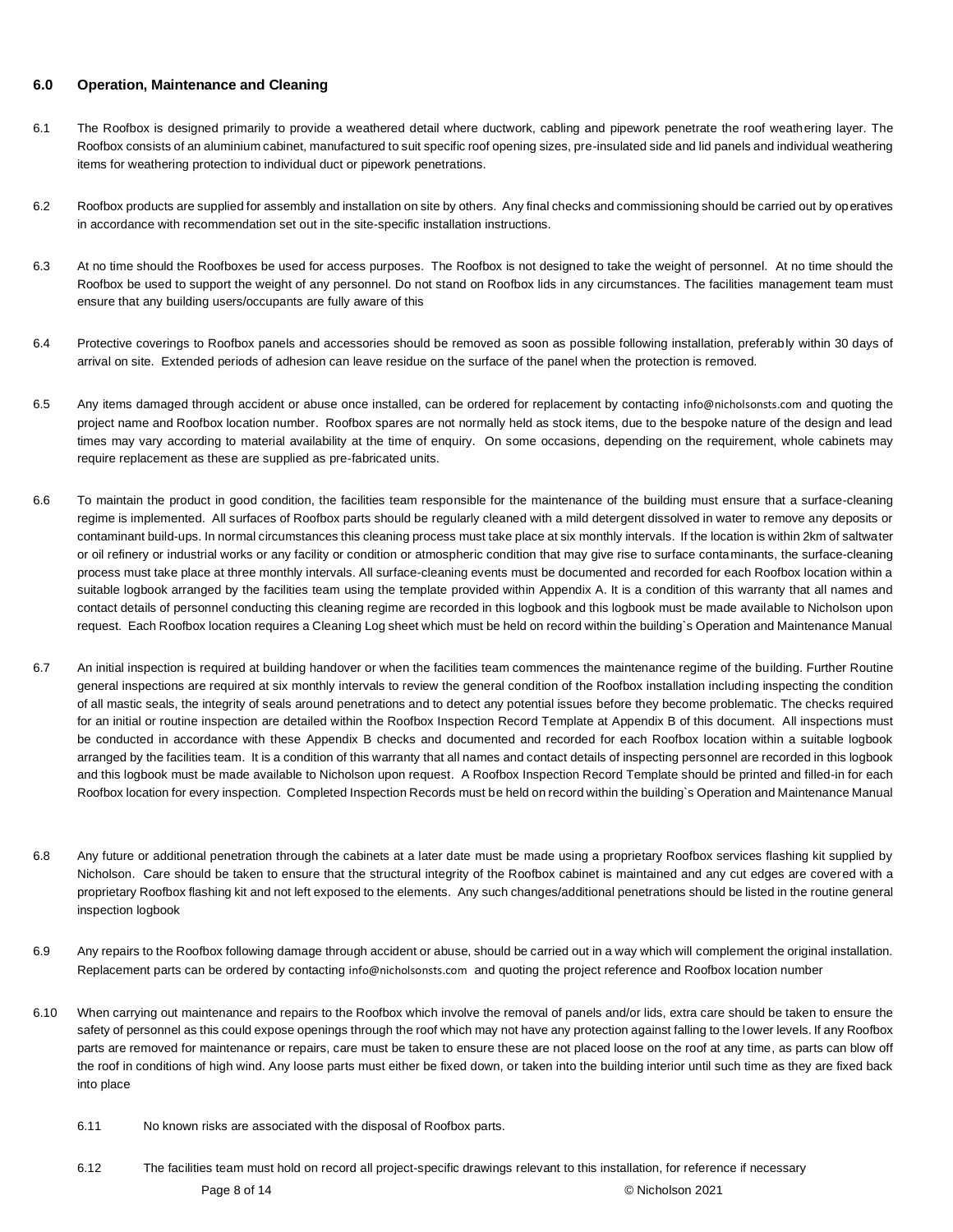ŗ

|                                                                                                                                                                                                  | <b>Roofbox Cleaning Log</b> |                   | Location Reference |                              |  |
|--------------------------------------------------------------------------------------------------------------------------------------------------------------------------------------------------|-----------------------------|-------------------|--------------------|------------------------------|--|
| A wash-down with clean water using a non-abrasive sponge, followed by another wash using a mild detergent additive<br>must be carried out at appropriate intervals (see 6.6) and recorded below. |                             |                   |                    |                              |  |
|                                                                                                                                                                                                  | Date of                     |                   | Works completed    |                              |  |
| Ref                                                                                                                                                                                              | Cleaning                    | Name of operative | satisfactorily     | Items reported to management |  |
|                                                                                                                                                                                                  |                             |                   |                    |                              |  |
| $\mathbf 1$                                                                                                                                                                                      |                             |                   |                    |                              |  |
| $\overline{c}$                                                                                                                                                                                   |                             |                   |                    |                              |  |
| $\mathbf{3}$                                                                                                                                                                                     |                             |                   |                    |                              |  |
| $\overline{\mathbf{4}}$                                                                                                                                                                          |                             |                   |                    |                              |  |
| $\overline{5}$                                                                                                                                                                                   |                             |                   |                    |                              |  |
| $\,6$                                                                                                                                                                                            |                             |                   |                    |                              |  |
| $\overline{7}$                                                                                                                                                                                   |                             |                   |                    |                              |  |
| $\,8\,$                                                                                                                                                                                          |                             |                   |                    |                              |  |
| $\boldsymbol{9}$                                                                                                                                                                                 |                             |                   |                    |                              |  |
| 10                                                                                                                                                                                               |                             |                   |                    |                              |  |
| 11                                                                                                                                                                                               |                             |                   |                    |                              |  |
| 12                                                                                                                                                                                               |                             |                   |                    |                              |  |
| 13                                                                                                                                                                                               |                             |                   |                    |                              |  |
| 14                                                                                                                                                                                               |                             |                   |                    |                              |  |
| 15                                                                                                                                                                                               |                             |                   |                    |                              |  |
| 16                                                                                                                                                                                               |                             |                   |                    |                              |  |
| 17                                                                                                                                                                                               |                             |                   |                    |                              |  |
| 18                                                                                                                                                                                               |                             |                   |                    |                              |  |
| 19                                                                                                                                                                                               |                             |                   |                    |                              |  |
| 20                                                                                                                                                                                               |                             |                   |                    |                              |  |
| 21                                                                                                                                                                                               |                             |                   |                    |                              |  |
| 22                                                                                                                                                                                               |                             |                   |                    |                              |  |
| 23                                                                                                                                                                                               |                             |                   |                    |                              |  |
| 24                                                                                                                                                                                               |                             |                   |                    |                              |  |
| 25                                                                                                                                                                                               |                             |                   |                    |                              |  |
| 26                                                                                                                                                                                               |                             |                   |                    |                              |  |
| $27\,$                                                                                                                                                                                           |                             |                   |                    |                              |  |
| 28                                                                                                                                                                                               |                             |                   |                    |                              |  |
| 29                                                                                                                                                                                               |                             |                   |                    |                              |  |
| $30\,$                                                                                                                                                                                           |                             |                   |                    |                              |  |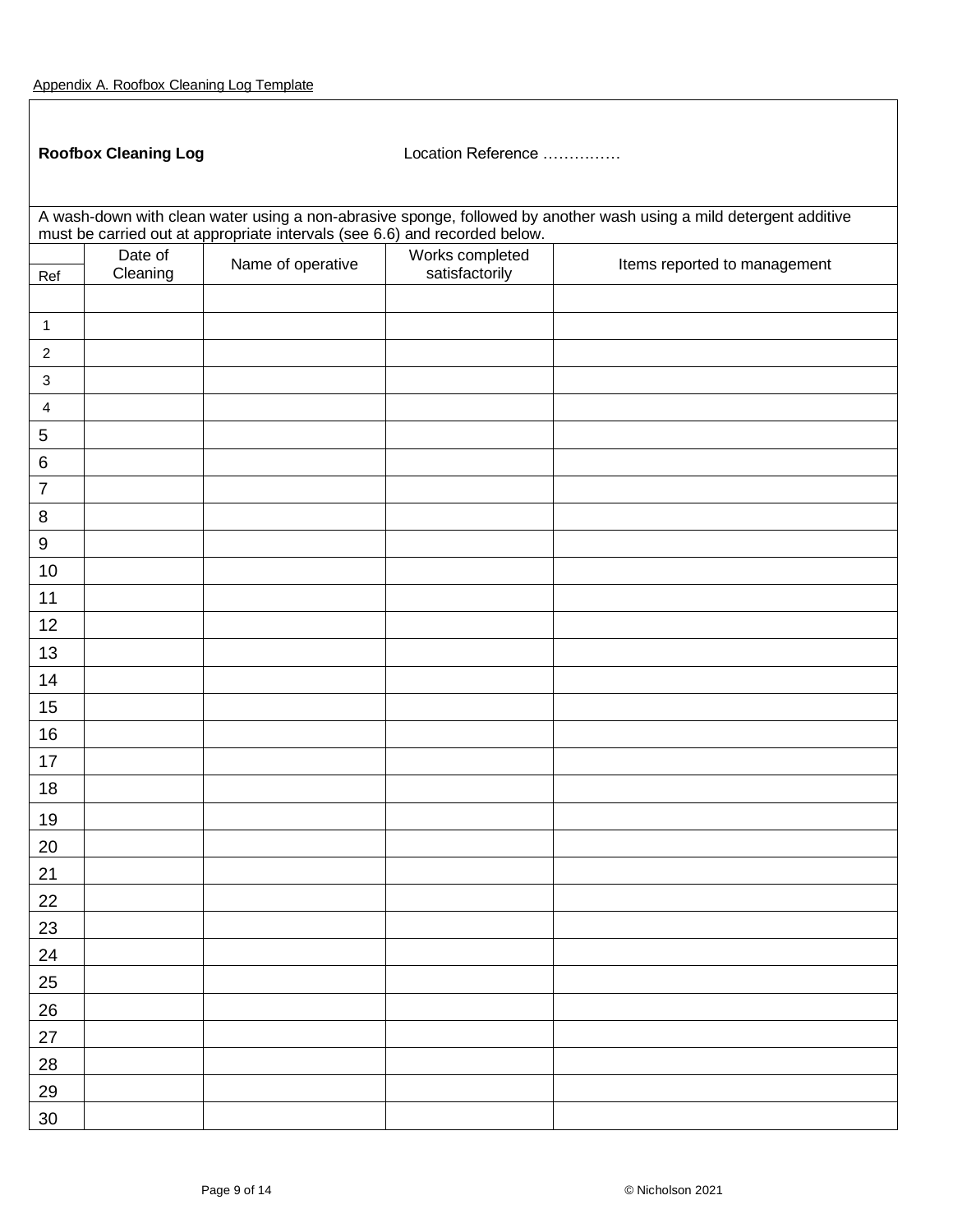ŗ

| <b>Roofbox Inspection Record Template</b>                                                                                                                         |                                                                                                                                      | Location Reference<br>Inspection Date      |  |  |  |
|-------------------------------------------------------------------------------------------------------------------------------------------------------------------|--------------------------------------------------------------------------------------------------------------------------------------|--------------------------------------------|--|--|--|
|                                                                                                                                                                   |                                                                                                                                      |                                            |  |  |  |
| An inspection must be carried out by a competent member of the facilities maintenance team at appropriate intervals (see 1.7) and<br>observations recorded below. |                                                                                                                                      |                                            |  |  |  |
|                                                                                                                                                                   | <b>Inspection Checklist</b>                                                                                                          |                                            |  |  |  |
|                                                                                                                                                                   | Inspections should include, but not be limited to, the following items:                                                              | Enter $\checkmark$ , $\checkmark$ , or N/A |  |  |  |
|                                                                                                                                                                   | General                                                                                                                              |                                            |  |  |  |
| $\Box$                                                                                                                                                            | The location is clean and tidy, and good housekeeping is being observed                                                              |                                            |  |  |  |
| □                                                                                                                                                                 | Roofbox surfaces in good condition. No surface scratches or exposed aluminium                                                        |                                            |  |  |  |
| □                                                                                                                                                                 | All mastic seals in good state of repair/No loss of integrity with any mastic seals                                                  |                                            |  |  |  |
| □                                                                                                                                                                 | No leak, condensation or other issue is occurring in the building area beneath the Roofbox                                           |                                            |  |  |  |
| $\Box$                                                                                                                                                            | Other weathering arrangements at weathering interface points in good repair (if applicable)<br><b>Cabinet and Structure</b>          |                                            |  |  |  |
| Ц                                                                                                                                                                 | Roofbox securely fixed down to roof structure                                                                                        |                                            |  |  |  |
| □                                                                                                                                                                 | All fixing elements present and installed                                                                                            |                                            |  |  |  |
| □                                                                                                                                                                 | Roofbox lid and panels clean and undamaged with no scratches or holes other than planned penetration holes                           |                                            |  |  |  |
| □                                                                                                                                                                 | Any holes cut for planned penetration are touched up and no cut edges left exposed<br><b>Roofers works</b>                           |                                            |  |  |  |
| ⊔                                                                                                                                                                 | Weathering membrane present and correct to kerb upstands                                                                             |                                            |  |  |  |
| $\Box$                                                                                                                                                            | Weathering membrane present and correct over lid upturns at abutment locations (if applicable)                                       |                                            |  |  |  |
| $\Box$                                                                                                                                                            | Weathering membrane present and correct to custom flashings (if applicable)<br><b>MEP Service Routing</b>                            |                                            |  |  |  |
| □                                                                                                                                                                 | Sufficient clearances present -above kerb/from parapet if appropriate                                                                |                                            |  |  |  |
| ⊔                                                                                                                                                                 | Services fall slightly as they pass out of Roofbox cabinet so tracking-back of water is eliminated                                   |                                            |  |  |  |
| □                                                                                                                                                                 | All services exit the cabinet in a horizontal plane to allow sealing in vertical plane                                               |                                            |  |  |  |
| □                                                                                                                                                                 | Services exit the cabinet at 90 degrees to the face of the panel                                                                     |                                            |  |  |  |
| □                                                                                                                                                                 | Outgoing services extend past the panels by at least 200mm to enable correct fit of final flashings<br><b>Final Weathering Seals</b> |                                            |  |  |  |
| □                                                                                                                                                                 | All mastic seals present and adequately sealed as per spigot fitting instructions                                                    |                                            |  |  |  |
| ⊔                                                                                                                                                                 | Outer flexible flashings present and properly installed                                                                              |                                            |  |  |  |
| □                                                                                                                                                                 | Final mastic seals made to Roofbox lids and side panels (if appropriate)                                                             |                                            |  |  |  |
| ⊔                                                                                                                                                                 | Gap-filling tolerances are appropriate—i.e. up to 10mm for mastic, up to 30mm for expanding foam                                     |                                            |  |  |  |
| □                                                                                                                                                                 | Seals to any building elements made with sealant that is compatible to the element<br><b>Other Observations</b>                      |                                            |  |  |  |
|                                                                                                                                                                   |                                                                                                                                      |                                            |  |  |  |
|                                                                                                                                                                   |                                                                                                                                      |                                            |  |  |  |
| Name of inspector                                                                                                                                                 |                                                                                                                                      |                                            |  |  |  |
| Contact details                                                                                                                                                   |                                                                                                                                      |                                            |  |  |  |
| <b>Notes</b>                                                                                                                                                      |                                                                                                                                      |                                            |  |  |  |
|                                                                                                                                                                   |                                                                                                                                      |                                            |  |  |  |
|                                                                                                                                                                   |                                                                                                                                      |                                            |  |  |  |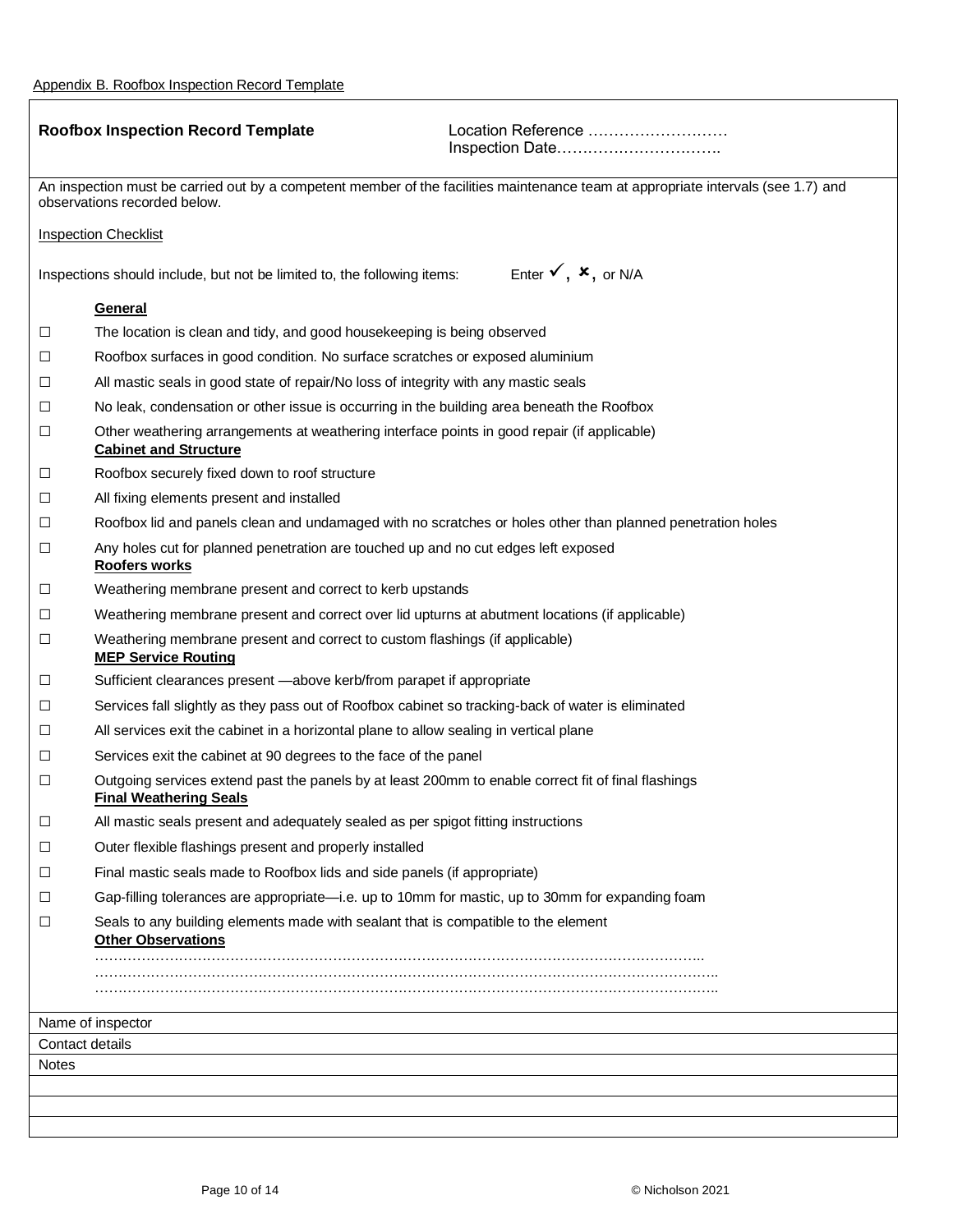## **Nicholson – Terms & Conditions of Sale**

This Contract is between the Buyer (as specified in the Invoice and/or Order Acknowledgment) and Nicholson STS LTD (as defined in these Conditions).

#### **1.0 General**

In these Conditions including the Invoice and/or Order Acknowledgment, unless the context otherwise requires, the following words have the following meanings:

"**Nicholson**": Nicholson STS LLP OC412006 registered in England and Wales as a limited liability partnership. Registered office address - Building 15, Gateway 1000, Stevenage, SG1 2FP of trading address, Unit 2, Regent House, Queens Road, Barnet, EN5 4DN.

"**Buyer**": the person, firm or company as specified in the Invoice and/or Order Acknowledgment who agrees to purchase the Goods from Nicholson and to whom Nicholson agrees to sell the Goods.

"**Buyer Specification**": the details (if any) set out by the Buyer in the Invoice and/or Order Acknowledgment.

"**Conditions**": the terms and conditions of sale of Nicholson set out in this document and include any special terms and conditions agreed in writing between the Buyer and Nicholson in accordance with the procedure set out in these Conditions.

"**Contract**": the contract for the purchase and sale of the Goods by the Buyer from Nicholson.

"**Force Majeure**": any event beyond a party's reasonable control, which by its nature could not have been foreseen, or, if it could have been foreseen, was unavoidable, including but not limited to strikes, lock-outs or other industrial disputes, acts of God, war, terrorism, riot, civil commotion, armed conflict, breakdown of plant or machinery, nuclear, chemical or biological contamination, natural disasters, adverse weather conditions or default of supplies or subcontractors.

"**Goods**": the manufactured roof products, systems, or ancillaries which Nicholson is to supply to the Buyer in accordance with these Conditions, and as more specifically set out in the Invoice and/or Order Acknowledgment.

"**Goods Price**": the price for the Goods as agreed between Nicholson and the Buyer and specified in the Invoice and/or Order Acknowledgment.

"**Invoice**": the invoice sent by Nicholson to the Buyer, following payment by the Buyer, specifying quantities, prices, payment status and delivery details in respect of the Goods and to which these Conditions are appended.

"**Order Acknowledgment**": the written acknowledgment of an order received by Nicholson from the Buyer, sent via email by Nicholson to the Buyer confirming quantities, prices, payment status and delivery details in respect of the Goods and to which these Conditions are appended.

## **2.0 Basis of the Sale**

- 2.1 Nicholson shall sell and the Buyer shall purchase the Goods for the Goods Price in accordance with these Conditions, which shall govern the Contract to the exclusion of any other terms and conditions subject to which any such quotation is accepted or purported to be accepted, or any such order is made or purported to be made, by the Buyer.
- 2.2 These Conditions apply to all supplies of Goods made by Nicholson to the Buyer unless a variation is expressly agreed in writing by a director of Nicholson and agreed in writing by the authorised representative of the Buyer.
- 2.3 Nicholson's employees or agents are not authorised to make any representations or warranties concerning the Goods.
- 2.4 Descriptions and illustrations of the Goods in Nicholson's publicity material, price lists and any other published materials are approximate and for general guidance only and do not form any part of the Contract between Nicholson and the Buyer.
- 2.5 Any typographical, clerical or other error or omission in any sale literature, quotation, price list, acceptance of offer, invoice or other document or information issued by Nicholson shall be subject to correction without any liability on the part of Nicholson.
- 2.6 Any drawings, recommendation or suggestion relating to the use of the goods made by Nicholson whether in technical literature or in response to specific enquiry is given in good faith but it is the responsibility of the Buyer to satisfy itself as to the suitability of the Goods for their particular purpose and the Buyer shall be deemed to have done so.
- 2.7 Acceptance of the Goods (even if later rejected by the Buyer in accordance with these Conditions) shall constitute agreement by the Buyer to these Conditions and to the terms of the Contract.

#### **3.0 Orders & Specifications**

- 3.1 No order submitted by the Buyer shall be deemed to be accepted by Nicholson and no contract shall come into effect between the parties unless and until confirmed and acknowledged in writing by Nicholson.
- 3.2 The Buyer shall be responsible for the choice of Goods specified in the Invoice and/or Order Acknowledgment and for ensuring the accuracy of the information given in the Invoice and/or Order Acknowledgment and for giving Nicholson any necessary further information relating to the Goods within a sufficient time to enable Nicholson to perform the Contract in accordance with its terms.
- 3.3 The quantity, quality and description of and any specification for the Goods shall be those set out in the Invoice and/or Order Acknowledgment.
- 3.4 If the Goods are to be manufactured or any process is to be applied to the Goods by Nicholson in accordance with a Buyer Specification, the Buyer shall indemnify Nicholson against all loss, damages, costs and expenses awarded against or incurred by Nicholson in connection with or paid or agreed to be paid by Nicholson in settlement of any claim for infringement of any patent or intellectual property rights of any other person which results from Nicholson's use of the Buyer's Specification.
- 3.5 Nicholson reserves the right to make any changes in the specification of the Goods which are required to conform to any applicable safety or other statutory requirements, or which do not materially affect their quality or performance.
- 3.6 Where Nicholson manufactures a bespoke product, or the Goods are not of a standard size usually produced by Nicholson then the Buyer shall pay the Goods Price in advance of any acceptance of the order by Nicholson.
- 3.7 Goods quoted as ex-stock are subject to availability.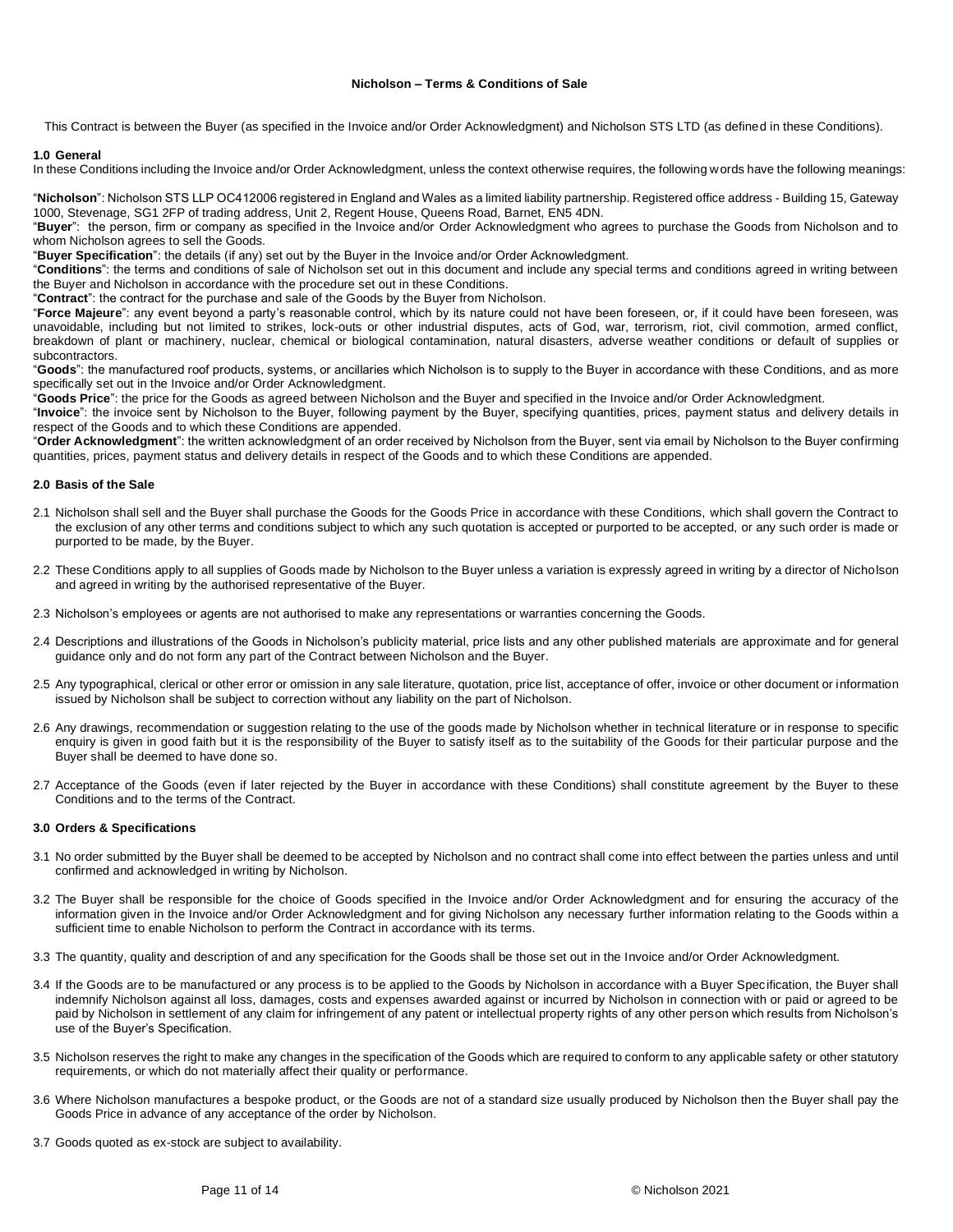#### **4.0 Prices**

4.1 Nicholson reserves the right to alter prices quoted in price lists or other published materials at any time without notice.

4.2 Unless otherwise stated in writing, all listed prices and the Goods Price are exclusive of and therefore subject to the addition of VAT at the prevailing rate.

## **5.0 Terms of Payment**

- 5.1 Goods must be paid for at the time of order, unless, at Nicholson's discretion, credit terms have been granted to the Buyer.
- 5.2 Where Nicholson has agreed to grant credit, payment must be made by the Buyer to Nicholson not later than 30 Days after the invoice date.
- 5.3 If the Buyer fails to pay the total of any sum due on the due date in accordance with clause 5.1 or clause 5.2, as the case may be, then Nicholson shall be entitled to:
	- 5.3.1 cancel the Contract or suspend any further deliveries to the Buyer;
	- 5.3.2 appropriate any payment made by the Buyer to such of the Goods (or goods supplied under any other contract between the Buyer and Nicholson) as Nicholson may think fit (notwithstanding any purported appropriation by the Buyer);
	- 5.3.3 charge the Buyer interest (both before and after any judgement) on the amount unpaid, at the rate of 8% per annum above the Bank of England's base rate, for the time being in force until payment in full is made with interest to be charged on a daily basis.
- 5.4 Nicholson will not exercise its right to cancel the Contract under clause 5.3 without first notifying the Buyer that he has failed to make payment in full in accordance with these terms of payment and allowing the Buyer three working days from the date of the notification to make the payment in full. Nicholson may give this notification in writing or orally.
- 5.5 If the Buyer makes payment late, then the estimated time for delivery of the Goods specified on the Invoice and/or Order Acknowledgment (if any) may be extended by Nicholson at its sole discretion and a new estimated delivery date may be notified to the Buyer.
- 5.6 The agreed credit limit will apply to all outstanding amounts at any point in time.
- 5.7 Credit terms granted to the Buyer may be withdrawn by Nicholson at any time without notice.

## **6.0 Deliveries**

- 6.1 Despatch and delivery dates quoted are estimates only. Nicholson will make every effort to keep to them but accepts no liability for any financial or other loss or damage (whether direct or indirect) if delivery is delayed for any reason whatsoever.
- 6.2 Nicholson will arrange delivery of the Goods within the UK Mainland by means, at Nicholson's discretion, of ordinary Goods transport. The risk in the Goods will pass to the Buyer when they are loaded on to the transport (or are offloaded at their destination if Nicholson or its appointed agent is the carrier).

6.3If the Buyer fails to take delivery of the Goods or fails to give Nicholson adequate delivery instructions at the time stated for delivery then, Nicholson may:

- 6.3.1 store the Goods until actual delivery and charge the Buyer for the reasonable costs (including insurance) of storage; or
- 6.3.2 sell the Goods at the best price readily obtainable and (after deducting all reasonable storage, insurance and selling expenses) charge the Buyer for any balance due to make payment up to the Goods Price.

6.4 Any claims for damage or loss in transit of the Goods shall be made verbally within 24 hours of delivery and in writing within 3 days of delivery or collection.

## **7.0 Nicholson Returns Policy**

If you find you have over ordered or have excess products you may wish to return them to us for a refund. This page sets out the procedure and associated costs for returning products to us. Nicholson will, at its own discretion, make payment to the Buyer upon receipt of returned Goods subject to a product specific restocking charge. To arrange a return of Goods and subsequent refund a [Returns Form must first be completed.](https://www.nicholsonsts.com/returns-request)

All returns will be subject to the following conditions.

- 7.1 Where Goods are to be returned by the Buyer, the Buyer must notify Nicholson within 40 days of the Invoice or Order Acknowledgment date. Refunds can only be requested by and made to the original Buyer.
- 7.2 Within the restocking charge, Nicholson will arrange collection of the Goods from the address to which they were delivered or elsewhere as advised. It is our preference that Goods are collected from an office address. Missed or failed collections because of the Buyer not being present will be charged at £35.00 each.
- 7.3 The Goods must be clearly addressed to Nicholson and the Buyer is responsible for adequately packaging/protecting the Goods for transit so that they arrive in good condition. Goods lost or damaged in transit due to poor packaging by the Buyer will not be refunded.
- 7.4 Refunds can only be made for Goods that are received undamaged, in the condition in which they were originally received by the Buyer, and in a resaleable condition.
- 7.5 Delivery charges and service charges on the original invoice are not refundable.
- 7.6 Where a quantity discount was given, the discounted amount will be chargeable if the revised Invoice or Order Acknowledgment value is below the threshold value for the relevant discount given.
- 7.7 No refunds can be made for bespoke products or Goods that have been customised or made to unique designs or sizes for the Buyer or where the Buyer has been advised that they are non-returnable. Such Goods will include but not be limited to. (1) AIRTRAK profiles folded to customer specific angles, (2) ROOFTRAK products which include a customer specific membrane. (3) ROOFTRAK products manufactured to a specific upstand height. (4) Non-standard ROOFBOX products that have been specifically designed for the customer.
- 7.8 Subject to the above conditions the restocking charge will be applied as below.

AIRTRAK Goods (30%), ROOFPORT Goods (30%), ROOFTRAK Goods (35%), ROOFBOX Goods (35%), Masterform Goods (30%). **Minimum restocking charge £50.00**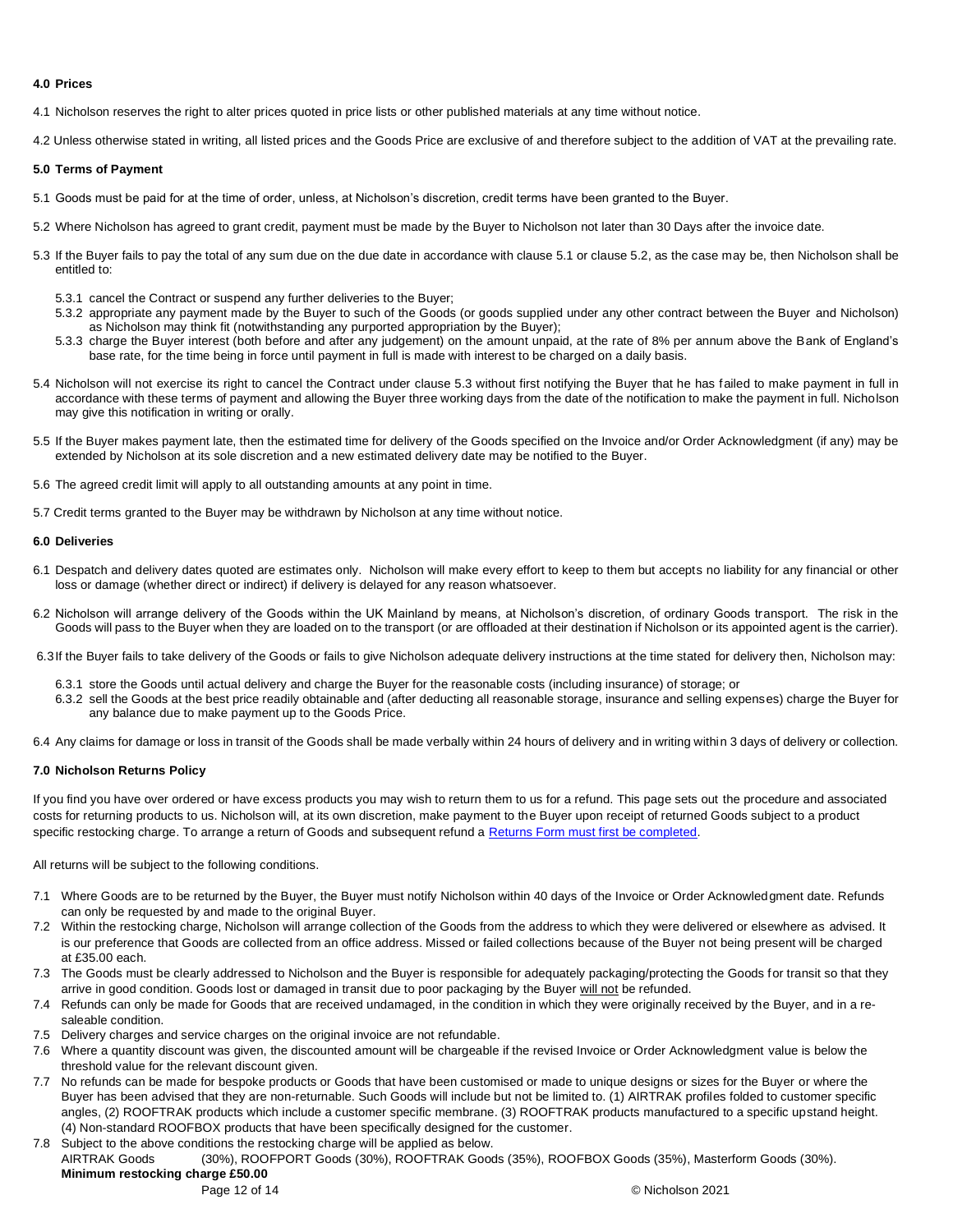7.9 Payment will be made by BACS at the end of the month in which the Goods were received back into stock.

#### **8.0 Ownership of Goods**

- 8.1 Notwithstanding delivery and the passing of risk in the Goods, or any other provision of these Conditions, the Goods shall remain Nicholson's sole and absolute property as legal and equitable owner until such time as Nicholson has received, in cash or cleared funds, payment in full of the Goods Price and all other goods the subject of any other contract agreed to be sold by Nicholson to the Buyer for which payment is then due.
- 8.2 Until such time as the Buyer becomes the owner of the Goods, the Buyer shall hold the Goods as Nicholson's fiduciary agent and bailee and shall properly store them on his premises separately from his own goods or those of any other person, protected and insured and readily identifiable as Nicholson's Goods.
- 8.3 Until such time as the property in the Goods passes to the Buyer (and provided the Goods are still in existence and have not been resold) Nicholson shall be entitled at any time to require the Buyer to deliver up the Goods to Nicholson and Nicholson shall be entitled to enter upon any premises of the Buyer or any third party where the Goods are stored and repossess the Goods.
- 8.4 The Buyer shall not be entitled to pledge or in any way charge by way of security for any indebtedness any of the Goods which remain the property of Nicholson.
- 8.5 Until payment due under all contracts between the Buyer and Nicholson has been made in full, in the event of sale of the Goods by the Buyer: a) Nicholson shall be entitled to trace all proceeds of sale received by the Buyer through any bank of other account maintained by the Buyer and: b) The Buyer shall if requested by Nicholson in writing to do so assign its rights to recover the selling price of the Goods from third parties concerned.

#### **9.0 Warranties and Liability**

- 9.1 Subject to the conditions set out below, Nicholson warrants that at the time of delivery the Goods will correspond with their specification and will be free from defects in material and workmanship.
- 9.2 The above warranty is given by Nicholson subject to the following conditions:
	- 9.2.1 Nicholson shall be under no liability in respect of any defect in the Goods arising from any drawing, design or specification supplied by the Buyer or any failure by the Buyer to comply with Nicholson's design and installation guidelines issued from time to time;
	- 9.2.2 Nicholson shall be under no liability in respect of any defect arising from fair wear and tear, wilful damage, negligence, abnormal working conditions, failure to follow
		- Nicholson's instructions (whether oral or in writing), misuse, alteration or repair of the Goods without Nicholson's approval;
	- 9.2.3 Nicholson shall be under no liability under the above warranty (or any other warranty, condition or guarantee) if the Goods Price has not been paid by the due date for payment;
	- 9.2.4 If the Buyer makes any alteration to any of the Goods without Nicholson's prior written approval then all warranties in the Goods either express or implied shall immediately become void.
- 9.3 The above warranty does not extend to parts, material or equipment incorporated in the Goods but not manufactured by Nicholson in respect of which the Buyer shall be entitled only to the benefit of any such warranty or guarantee as is given by the manufacturer to Nicholson.
- 9.4 Subject as expressly provided in these Conditions or to any express warranty or guarantee given by Nicholson in writing and which is expressed to be part of the Contract, all warranties, conditions or other terms implied by statute or common law are excluded to the fullest extent possible.
- 9.5 The Buyer shall within 7 days of the arrival of each delivery of the Goods, notify Nicholson in writing of any defect by reason of which the Buyer alleges that the Goods delivered are not in accordance with the specification and which should be apparent on reasonable inspection.
- 9.6 If either party is affected by Force Majeure it shall promptly notify the other party of the nature and extent of the circumstances in question.
- 9.7 Notwithstanding any other provision of these Conditions, neither party shall be deemed to be in breach of these Conditions, or otherwise be liable to the other, for any delay in performance or the non-performance of any of its obligations under the Contract, to the extent that the delay or non-performance is due to any Force Majeure of which it has notified the other party, and time for performance of that obligation shall be extended accordingly.
- 9.8 If at any time Nicholson claims Force Majeure in respect of its obligations under the Contract with regard to the supply of the Goods, Nicholson shall, where possible, be entitled to obtain from any other person such quantity of the Goods as Nicholson is unable to supply and Nicholson shall be entitled to supply those goods to the Buyer and the Buyer shall not be entitled to reject those goods on the basis that they have not been manufactured by Nicholson.
- 9.9 As a condition precedent to any claim by the Buyer which is based on any defect in the quality or condition of the Goods or their failure to correspond with specification the Buyer shall notify Nicholson within 7 days after discovery of the defect or failure. If the Buyer does not notify Nicholson accordingly, the Buyer shall not be entitled to reject the Goods and Nicholson shall have no liability for any such defect or failure, and the Buyer shall be bound to pay the Goods Price as if the Goods have been in accordance with the Contract and any specification.
- 9.10 Where any valid claim in respect of the Goods which is based on any defect in the quality or condition of the Goods or a part of the Goods or their failure to meet specification is notified to Nicholson in accordance with these Conditions, Nicholson shall be entitled to replace the Goods (or the part in question) or at Nicholson's sole discretion, refund to the Buyer the Goods Price where all of the Goods are defective (or a proportionate part of the Goods Price where not all the Goods are defective) but Nicholson shall have no further liability to the Buyer.
- 9.11 Except in respect of death or personal injury caused by Nicholson's negligence Nicholson shall not be liable to the Buyer for any consequential loss or damage however caused which arises out of or in connection with the supply of the Goods or their use or sale by the Buyer, except as expressly provided in these Conditions, or any losses arising as a result of any third party bringing a claim in respect of any nature whatsoever.
- 9.12 Nicholson shall not be liable to the Buyer or be deemed to be in breach of the Contract by reason of any delay in performing or failure to perform, any of Nicholson's obligations in relation to the Goods, if the delay or failure was due to any cause beyond Nicholson's control.